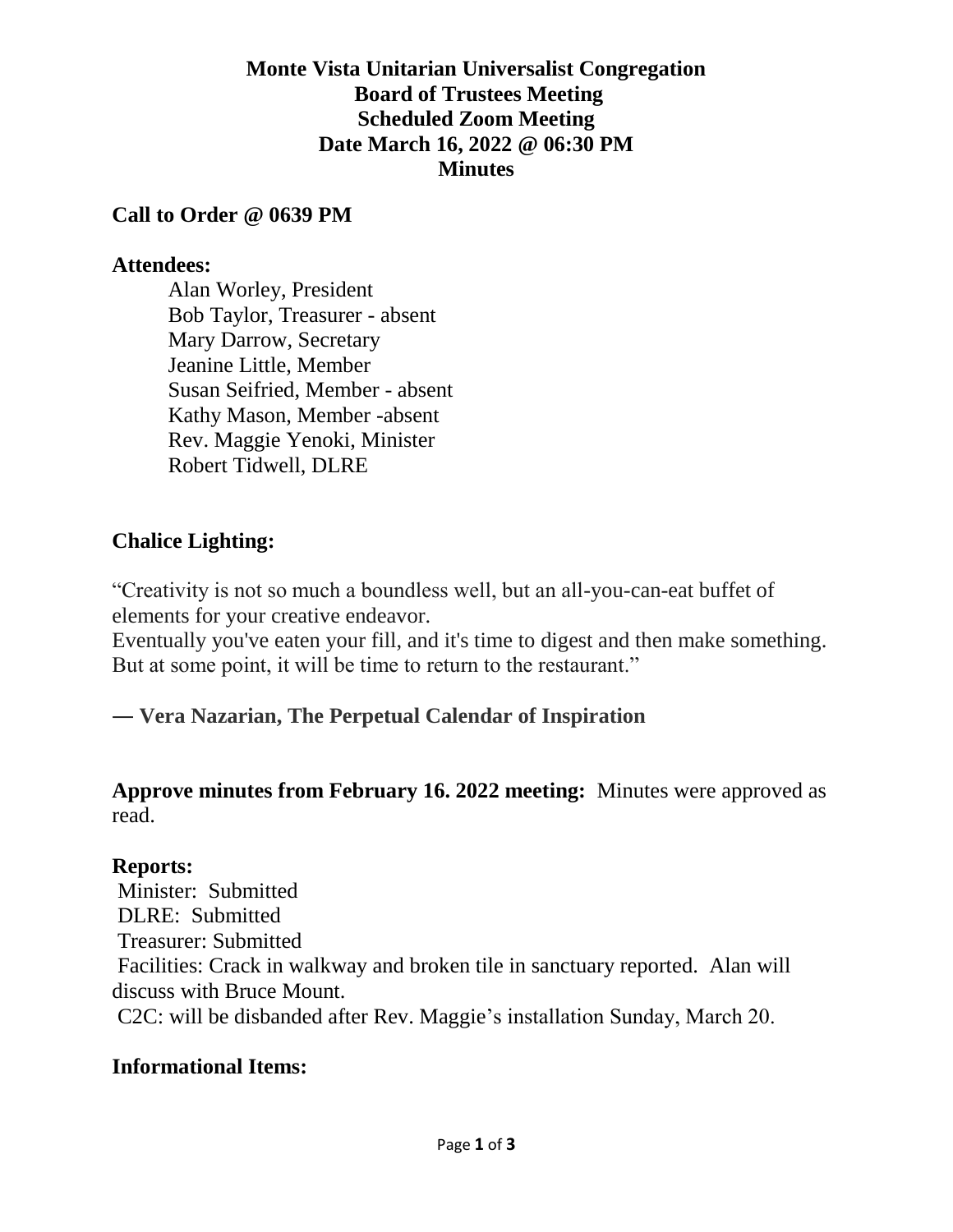## **Monte Vista Unitarian Universalist Congregation Board of Trustees Meeting Scheduled Zoom Meeting Date March 16, 2022 @ 06:30 PM Minutes**

1. Montessori paid full monthly rent, plus additional \$1000 in February They are paying down their deficit.

No old business was discussed. The following items were discussed but no decisions were made because of lack of quorum.

### **New Business:**

### **1. Sanctuary Access for Montessori School.**

Two weeks ago I asked if the sanctuary would be available to us. We are having a school play and would like to practice in the sanctuary. Brynda checked the calendar and said that the days I requested are available and that it would be okay for us to use them. This Wednesday, (tomorrow) we would like access to the sanctuary from 4-6 to practice and to finalize our prop layout. I will need the doors to be unlocked as I do not have a key. Friday, March 18th the children have invited their parents for an hour of entertainment to be held in the sanctuary. we will like access to the sanctuary from 3 pm - 7 pm on Friday the 18th.

**Note:** Alan Worley authorized Bruce Mount to provide the front door lock box code and his alarm code to Sara Johnson, the IMS Administrator.

**Motion 2022-03-16-01:** Authorize providing the Montessori School with the lock box code for entry into the sanctuary and also provide a valid alarm code. Access to the sanctuary by the Montessori School is to be requested in advance.

#### **2. Application for 2022-2023 Spirit Level Grant**

Initiate the application process for the 2022-2023 Spirit Level Grant for a Facilities Refresh and Improvement.

Initial application Abstract is due to SLG Committee by April 1, 2022.

**Motion 2022-03-16-02:** Authorize formation of a *Facility Refresh SLG Taskforce* to prepare and administer a SLG Application for the 2022-2023 grant term. Taskforce will include a member of the BoT and a member of the Facilities Committee in addition to other congregants. Initial grant abstract is due by April 1,